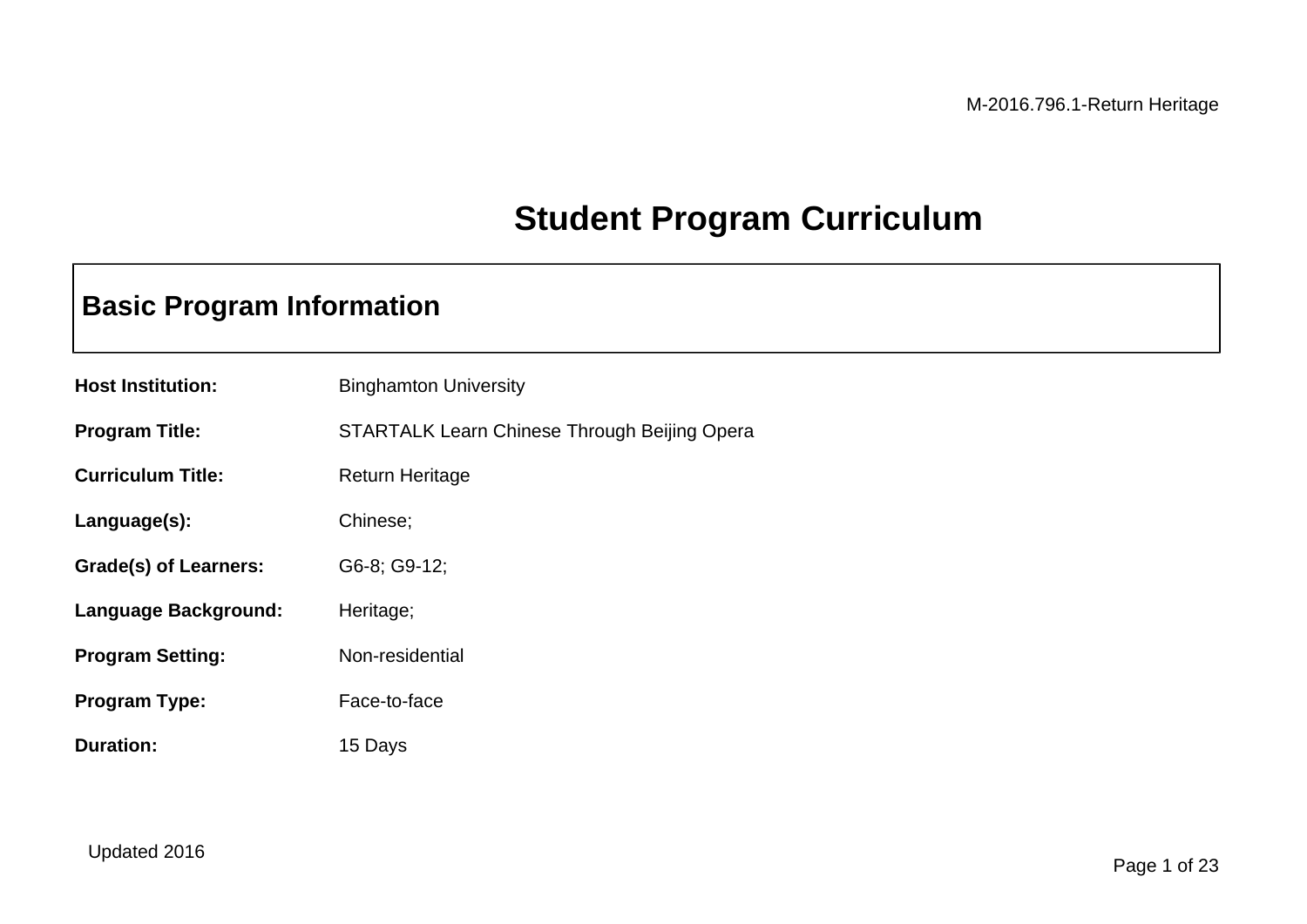M-2016.796.1-Return Heritage

**Contact Hours:** 120 Hours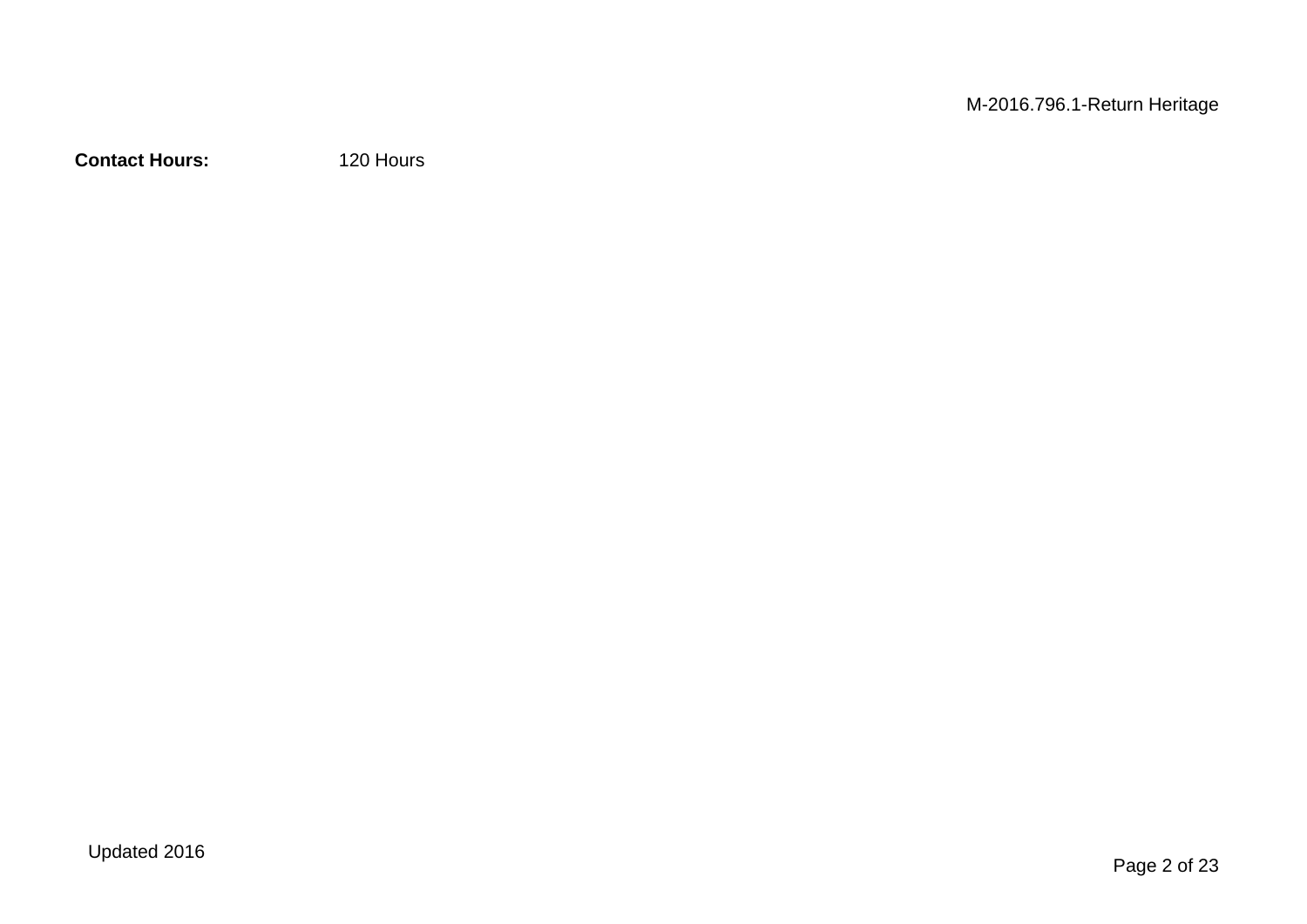# **STAGE 1: What will learners be able to do with what they know by the end of the program?**

### **Target Proficiency/Target Performance**

### **Target Proficiency Level (by end of program):**

Intermediate Range, Advanced Range

#### **Target Performance Level(s) (during and by end of program):**

Intermediate High, Advanced low

### **Program Overview and Theme**

Through the appreciation and practice of Beijing Opera, students will explore the artistic and realistic aspects of arts in China through a hands-on approach while learning about this unique, traditional performing art. The curricula for all four levels of classes will surround Beijing Opera the Tale of Mulan, while different topics, aspects of the Beijing Opera will be selected to best fit the age and language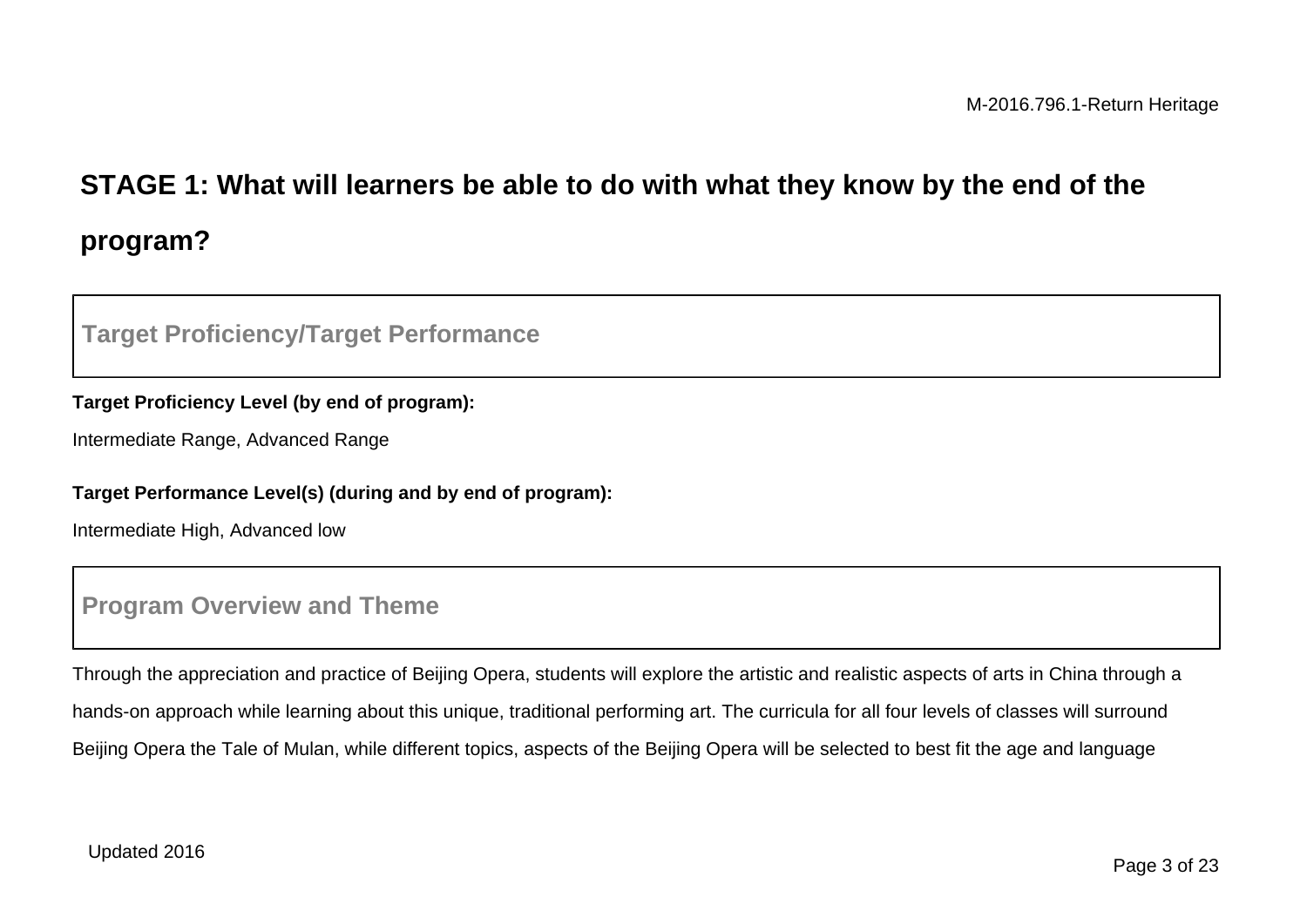proficiency level of each class type according to the national standards. People from the local Chinese community will be invited to the final stage production of Beijing Opera Tale of Mulan. Throughout the program, students will have a 30-minutes daily chatting time with a Chinese student on internet and share their experience. In the return heritage class, first, through reading, discussing and acting out authentic materials students will learn to talk about a story according to the plot development schemes, and they will discuss the similarities and differences in the plot of the poem Mulan ci, the Beijing Opera and the various modern adaptations of the story in movies/cartoons/ drama. Second, students will work in groups and pairs to exchange opinions about the meaning of sacrifice and braveness in Chinese culture shown in the Tale of Mulan. Third, throughout the program, they will continue to follow and give instructions about body movements and facial expressions in their daily stage combat martial arts training. They will learn to make comments regarding artistic performances in formal and informal settings. By the end of the program, students will integrate what they are able to do in the final project--a stage production of the Tale of Mulan. Students in this class, besides some stage acting, will be able to compose the narration script and act as the narrators, which includes a presentation of the storyline, main characters, explanations of important plot points, and describing the meaning of certain customs and artistic features. Students will create a video advertisement of the show for the local Chinese community.

**Learning Goals**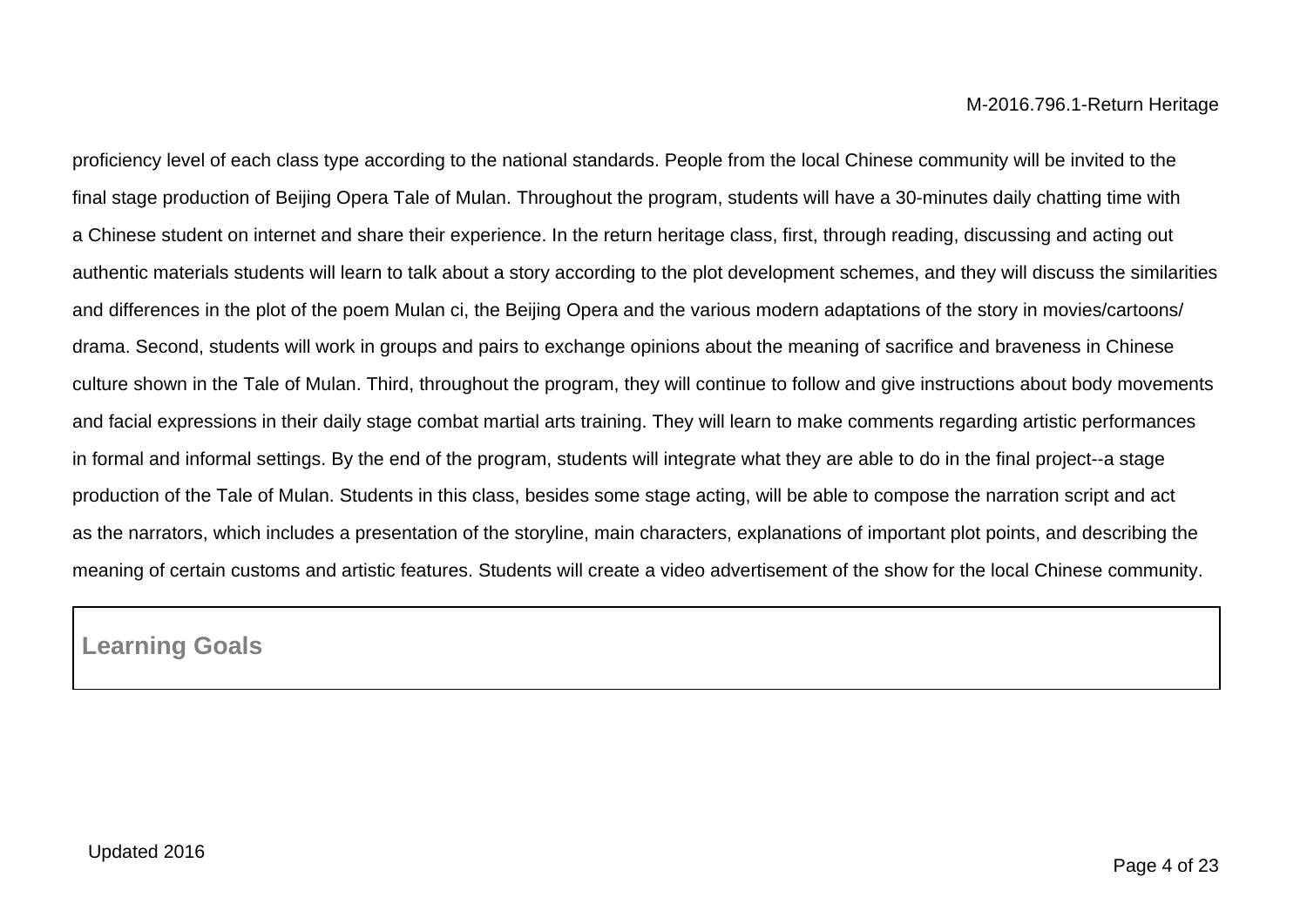### **NCSSFL-ACTFL Global Can-Do Benchmarks**

Be sure to label the mode and proficiency level of each statement.

## **Program Can-Do Statements or**

**NCSSFL-ACTFL Can-Do Statements**

#### **Interpersonal Communication**

(Intermediate High: I can participate with ease and confidence in conversations on familiar topics. I can usually talk about events and experiences in various time frames. I can usually describe people, places, and things. I can handle social interactions in everyday situations, sometimes even when there is an unexpected complication.)(Advanced Low: I can participate in conversations about familiar topics that go beyond my everyday life. I can talk in an organized way and with some detail about events and experiences in various time frames. I can describe people, places, and things in an organized way and with some detail. I can handle a familiar situation with an unexpected complication.)

1. I can talk about a story such as the Tale of Mulan according to its plot development schemes.

2. I can discuss with others whether the traditional Chinese plot scheme compares to stories, novels, and movies found in my own life.

3. I can compare difference in the meaning of courage and sacrifice in the Tale of Mulan and in my life in a conversation with a peer.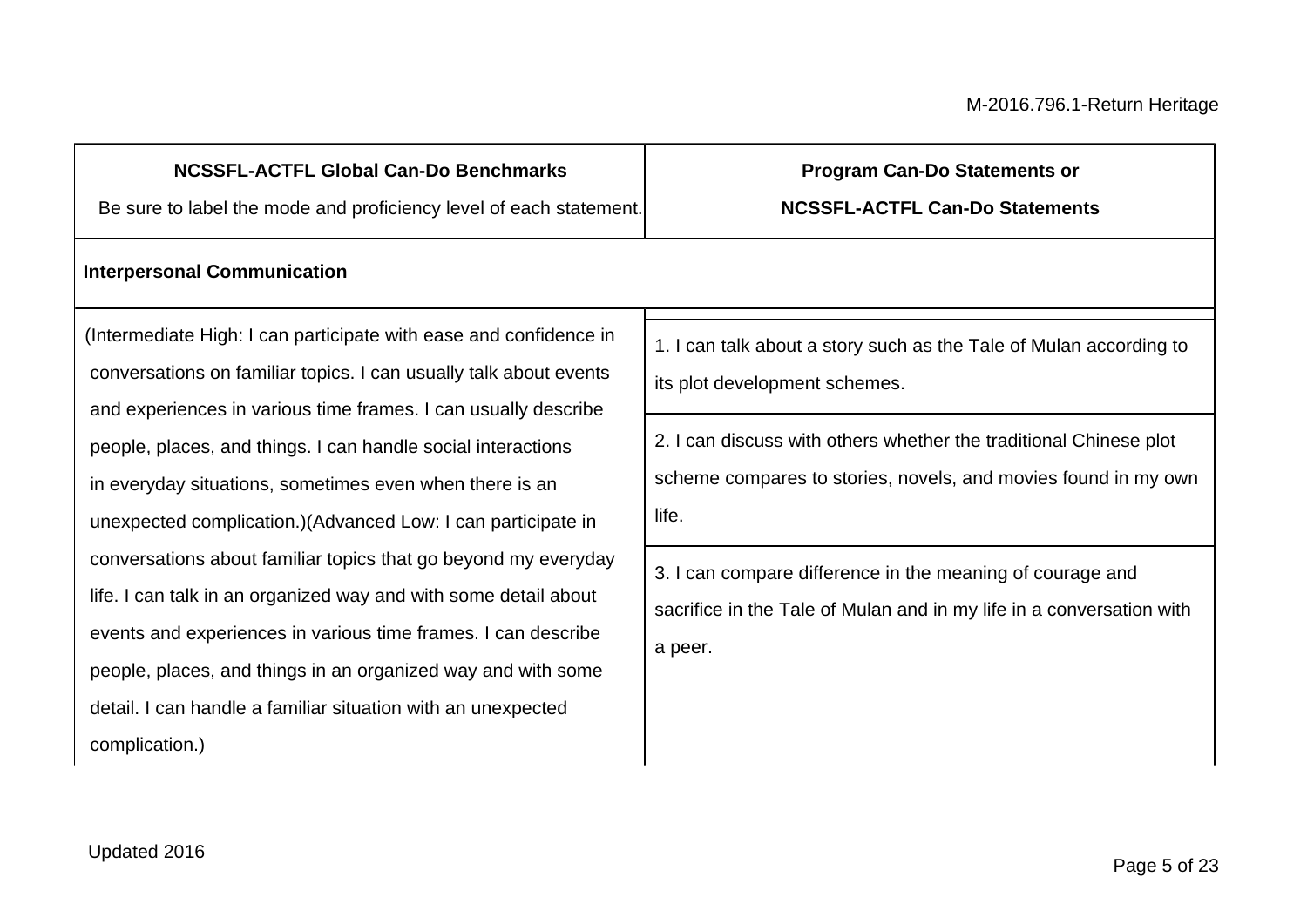4. I can negotiate with others on how to improve their action performances.

### **Interpretive Listening**

(Advanced Low: I can understand the main idea and some supporting details in organized speech on a variety of topics of personal and general interest. I can follow stories and descriptions of some length and in various time frames. I can understand information presented in a variety of genres on familiar topics, even when something unexpected is expressed.)

5. I can understand stories such as the Tale of Mulan and the

conversations within the performance in various time frames.

6. I can understand detailed and organized instructions and comments about complex body postures and sets of body movements, including those in martial arts used in Beijing Opera stage performance.

**Interpretive Reading**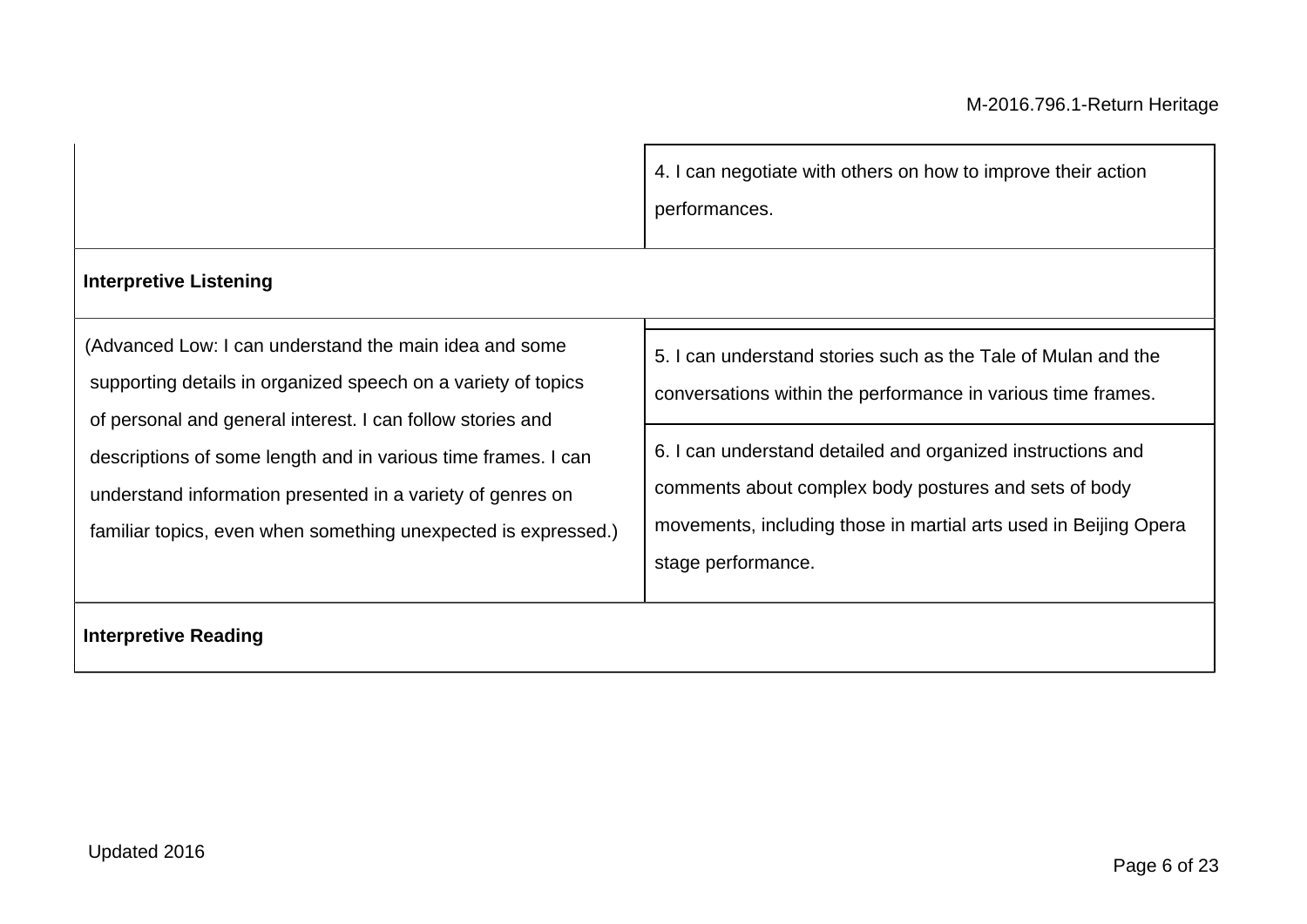| (Intermediate High: I can easily understand the main idea of<br>texts related to everyday life, personal interests, and studies. I<br>can sometimes follow stories and descriptions about events and<br>experiences in various time frames.) | 7. I can read a short summary of a traditional Chinese tale in<br>Chinese characters, such as the Tale of Mulan, and understand<br>the relations between different characters.                                                                                    |
|----------------------------------------------------------------------------------------------------------------------------------------------------------------------------------------------------------------------------------------------|-------------------------------------------------------------------------------------------------------------------------------------------------------------------------------------------------------------------------------------------------------------------|
| <b>Presentational Speaking</b>                                                                                                                                                                                                               |                                                                                                                                                                                                                                                                   |
| (Advanced Low: I can deliver organized presentations appropriate<br>to my audience on a variety of topics. I can present information<br>about events and experiences in various time frames.)                                                | 8. I can give a short presentation on Chinese viewpoints about<br>courage and sacrifice using stories such as the Tale of Mulan.<br>9. I can give comments to others on their artistic performances in<br>formal and informal settings and justify my viewpoints. |
|                                                                                                                                                                                                                                              | 10. I can create a video advertisement of a show, which includes<br>the synopsis, introduction of leading actors/actresses, and artistic<br>highlights of the show.                                                                                               |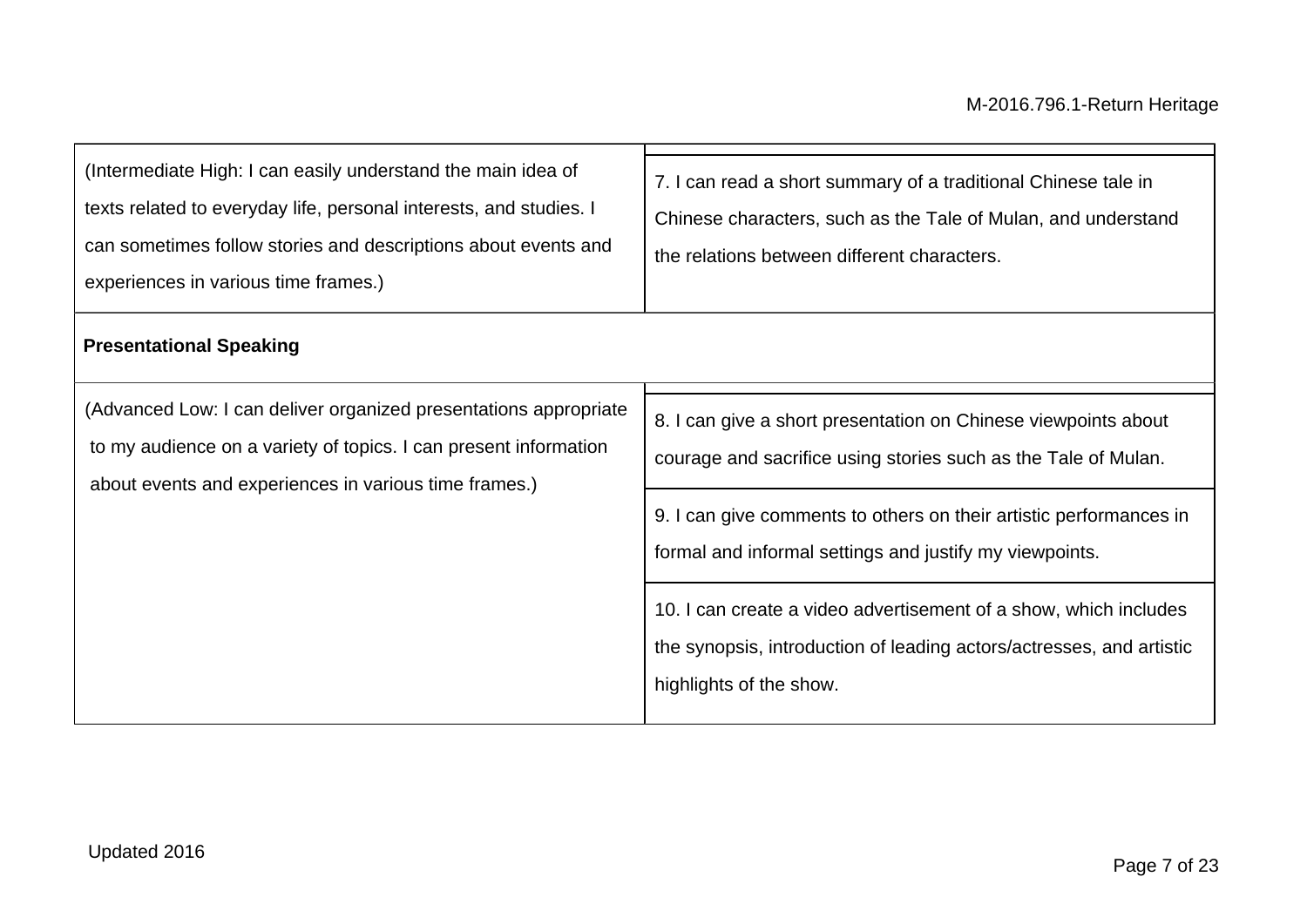| <b>Presentational Writing</b>                                                                                                                                                                        |                                                                                                                                                                                                             |
|------------------------------------------------------------------------------------------------------------------------------------------------------------------------------------------------------|-------------------------------------------------------------------------------------------------------------------------------------------------------------------------------------------------------------|
| (Intermediate High: I can write on topics related to school, work,<br>and community in a generally organized way. I can write some<br>simple paragraphs about events and experiences in various time | 11. I can write in Chinese characters the content for a multimedia<br>presentation about the meaning of braveness and sacrifice.                                                                            |
| frames.)                                                                                                                                                                                             | 12. I can write simple summary paragraphs in Chinese characters<br>about a storyline such as the Tale of Mulan with explanations of<br>important plot points, using different tenses and descriptive words. |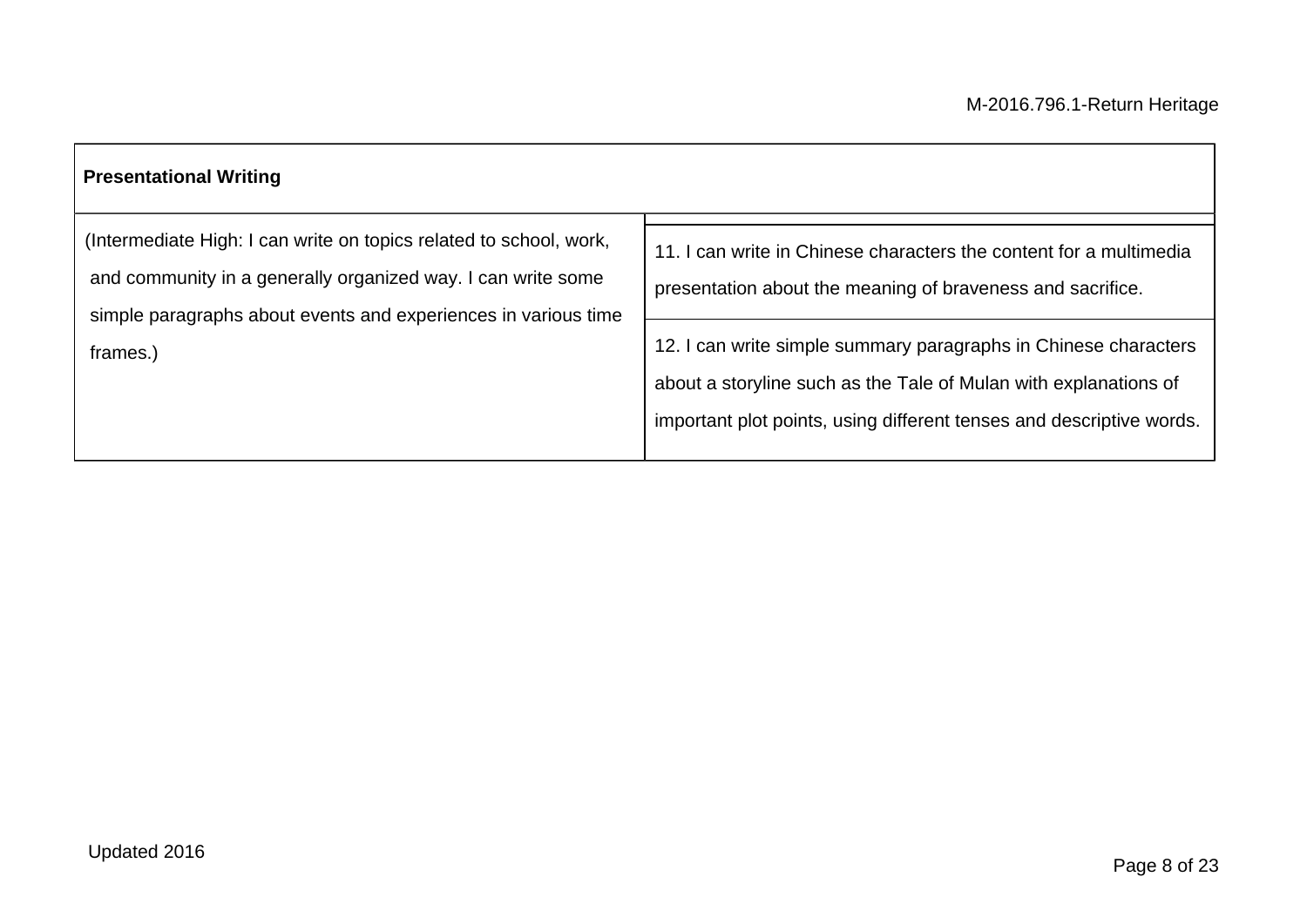# **STAGE 2: How will learners demonstrate what they can do with what they know by the end of the program?**

| <b>INTERPRETIVE TASK</b>                                                                                        | <b>INTERPERSONAL TASK</b>                                                                                                                     | <b>PRESENTATIONAL TASK</b>                                                                                                                                                                                                  |  |
|-----------------------------------------------------------------------------------------------------------------|-----------------------------------------------------------------------------------------------------------------------------------------------|-----------------------------------------------------------------------------------------------------------------------------------------------------------------------------------------------------------------------------|--|
| Learners understand, interpret,<br>and analyze what is heard, read,<br>or viewed on a variety of topics.        | Learners interact and negotiate<br>meaning in spoken, or written<br>conversations to share information,<br>reactions, feelings, and opinions. | Learners present information, concepts,<br>and ideas to inform, explain, persuade,<br>and narrate on a variety of topics using<br>appropriate media and adapting to various<br>audiences of listeners, readers, or viewers. |  |
| Students read synopses, reviews and<br>comments of various movie/drama/<br>animation adaptations of the Tale of | Students interview each other and their<br>Beijing Opera instructors about their<br>understanding of courage and sacrifice in                 | During their language classes and<br>Beijing Opera performance rehearsals,<br>students write down their impressions,                                                                                                        |  |

**Summative Performance Assessment**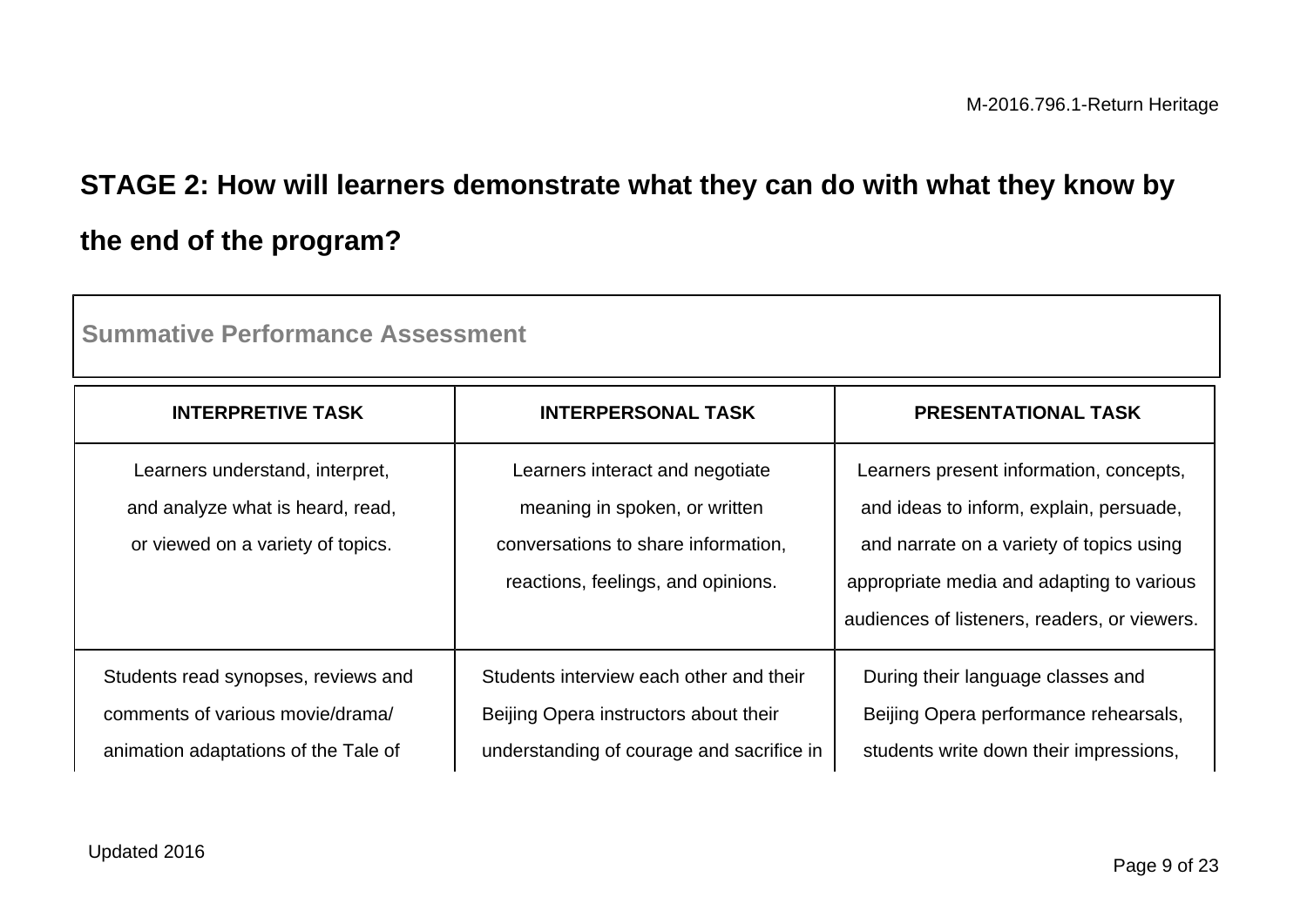Mulan. Then students watch the trailers of the movies/dramas (with the name of the movie removed from the trailers). Students match the trailers with the synopses. They take screen shots from the trailers to illustrate several important plot points within the synopses.

the Beijing Opera Tale of Mulan versus that in the modern adaptations of the story. The interview will be videotaped as evidence of having attained the performance objective.

their observations and their reflections on Weibo.com. On the last day of the summer program, students are narrators and act as Masters of Ceremony at the final performance of the Tale of Mulan. They compose their narration and revise with their language and Beijing Opera teachers.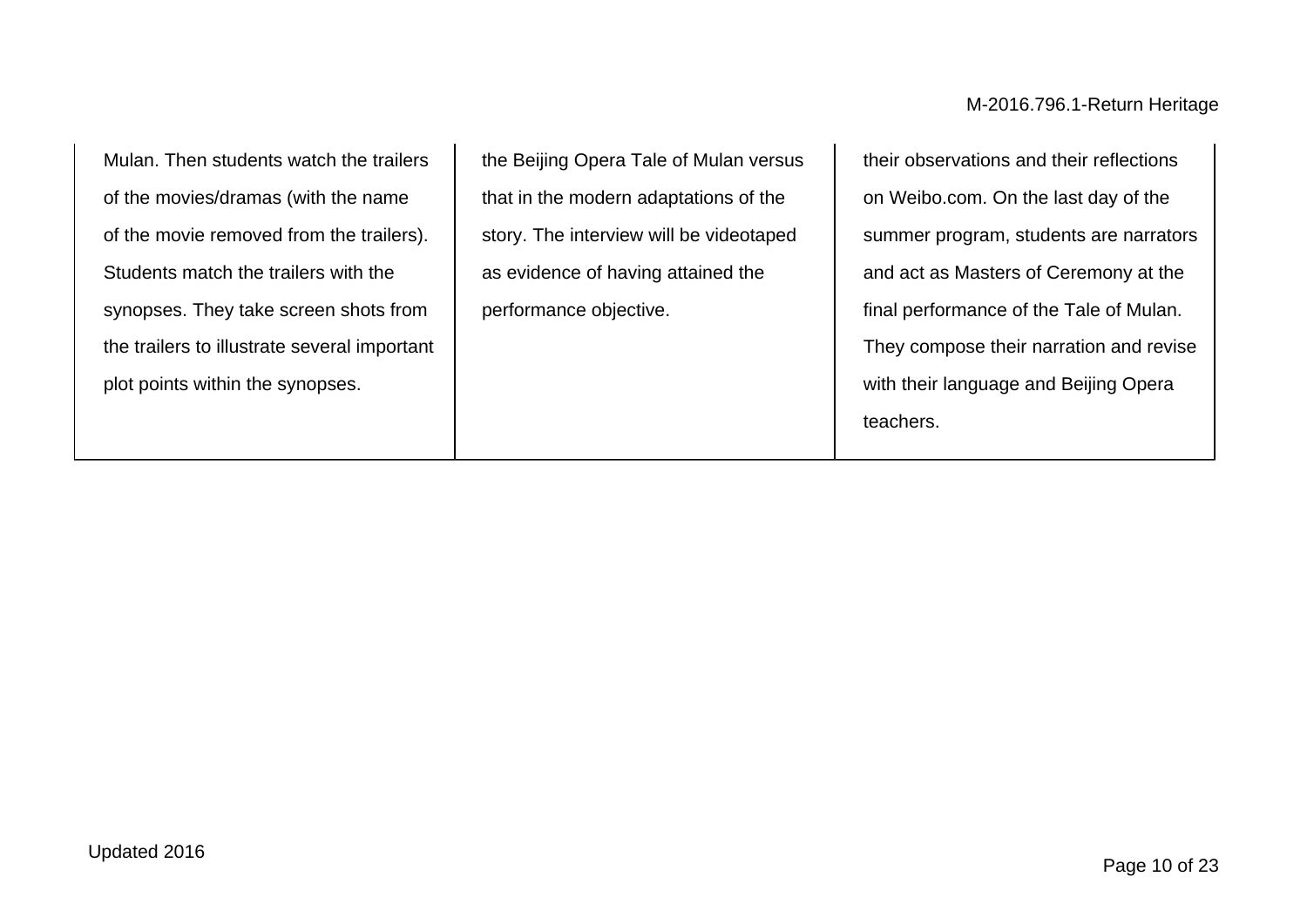# **STAGE 3: What will prepare learners to demonstrate what they can do with what they know?**

| <b>Learning Experiences</b>        |                                |                                      |                                        |
|------------------------------------|--------------------------------|--------------------------------------|----------------------------------------|
| No.                                | <b>Program Can-Do</b>          | Language, Culture, Content           | <b>Major Learning</b>                  |
|                                    | <b>Statements NCSSFL-</b>      | Learners need to use List the        | <b>Experiences &amp; Evidence</b>      |
|                                    | <b>ACTFL Can-Do Statements</b> | language chunks, vocabulary,         | Learners will experience &             |
|                                    | Learners canThese Can-Dos are  | grammatical structures, cultural     | demonstrateDescribe the key learning   |
|                                    | from Stage 1 Learning Targets. | knowledge, and content information   | tasks/activities/formative assessments |
|                                    |                                | that learners need to accomplish the | that allow learners to demonstrate     |
|                                    |                                | stated Can-Dos listed in column 1.   | that they can meet the stated Can-Do.  |
| <b>Interpersonal Communication</b> |                                |                                      |                                        |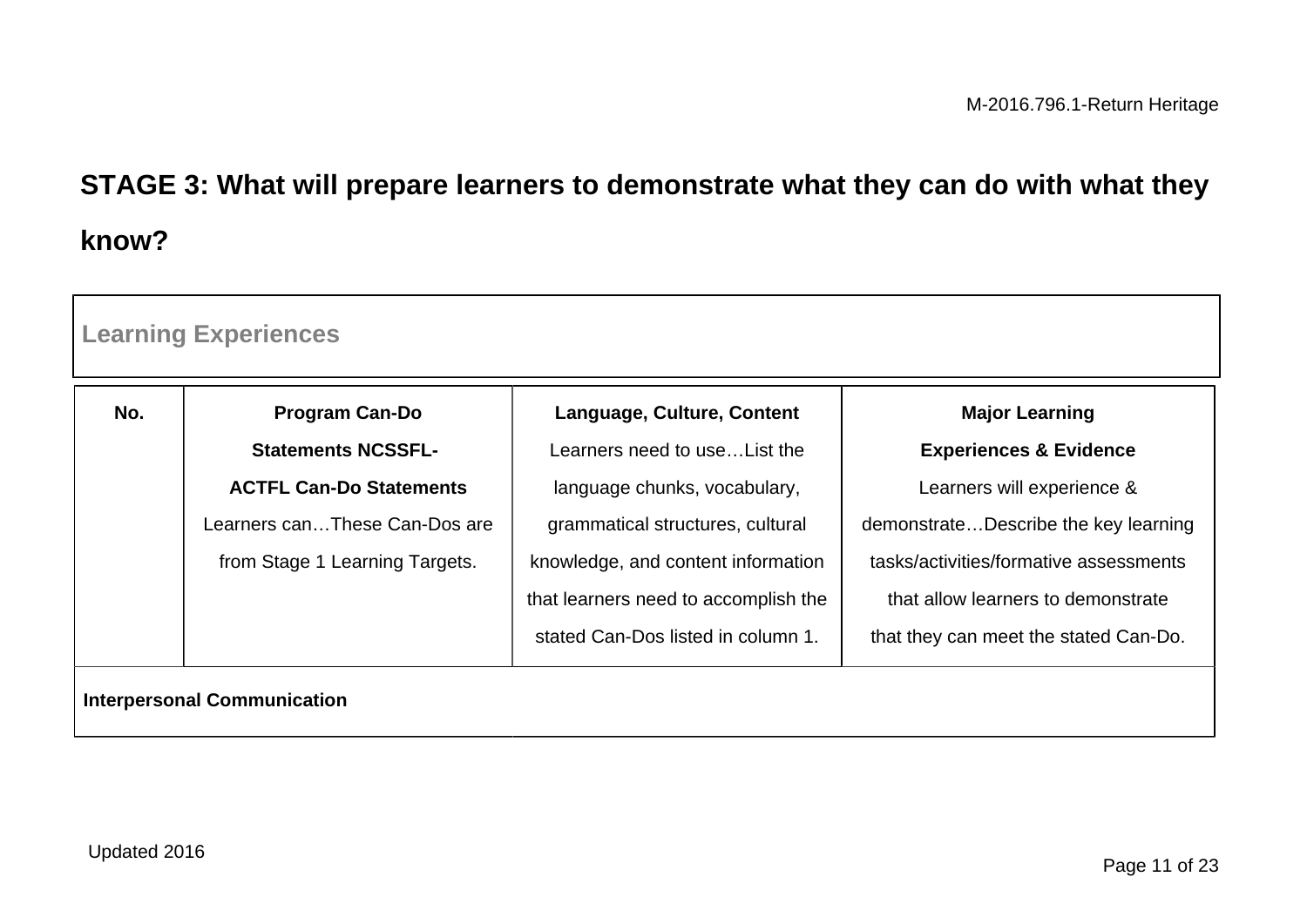| $\mathbf 1$ | I can talk about a story such as the | This is a story about A long time | Students are grouped into pairs. The        |
|-------------|--------------------------------------|-----------------------------------|---------------------------------------------|
|             | Tale of Mulan according to its plot  | ago At the beginning of First,    | teacher distributes a piece of paper to     |
|             | development schemes.                 | Second, Third Then, Later,        | each pair with the plot development         |
|             |                                      | After, Last, In the end,  At the  | scheme of the Tale of the White Snake.      |
|             |                                      | end of the story,  When, then     | Students watch a brief clip that recounts   |
|             |                                      | Because of / Due to               | the storyline of the Tale of the White      |
|             |                                      |                                   | Snake. Then the students work together      |
|             |                                      |                                   | in their pairs and discuss the plot of      |
|             |                                      |                                   | the story. After the discussion, the        |
|             |                                      |                                   | teacher gives cards with words related      |
|             |                                      |                                   | to different scenes in details of the story |
|             |                                      |                                   | plot; students discuss the plot with each   |
|             |                                      |                                   | other and match the cards to the suitable   |
|             |                                      |                                   | scenes.                                     |
|             |                                      |                                   |                                             |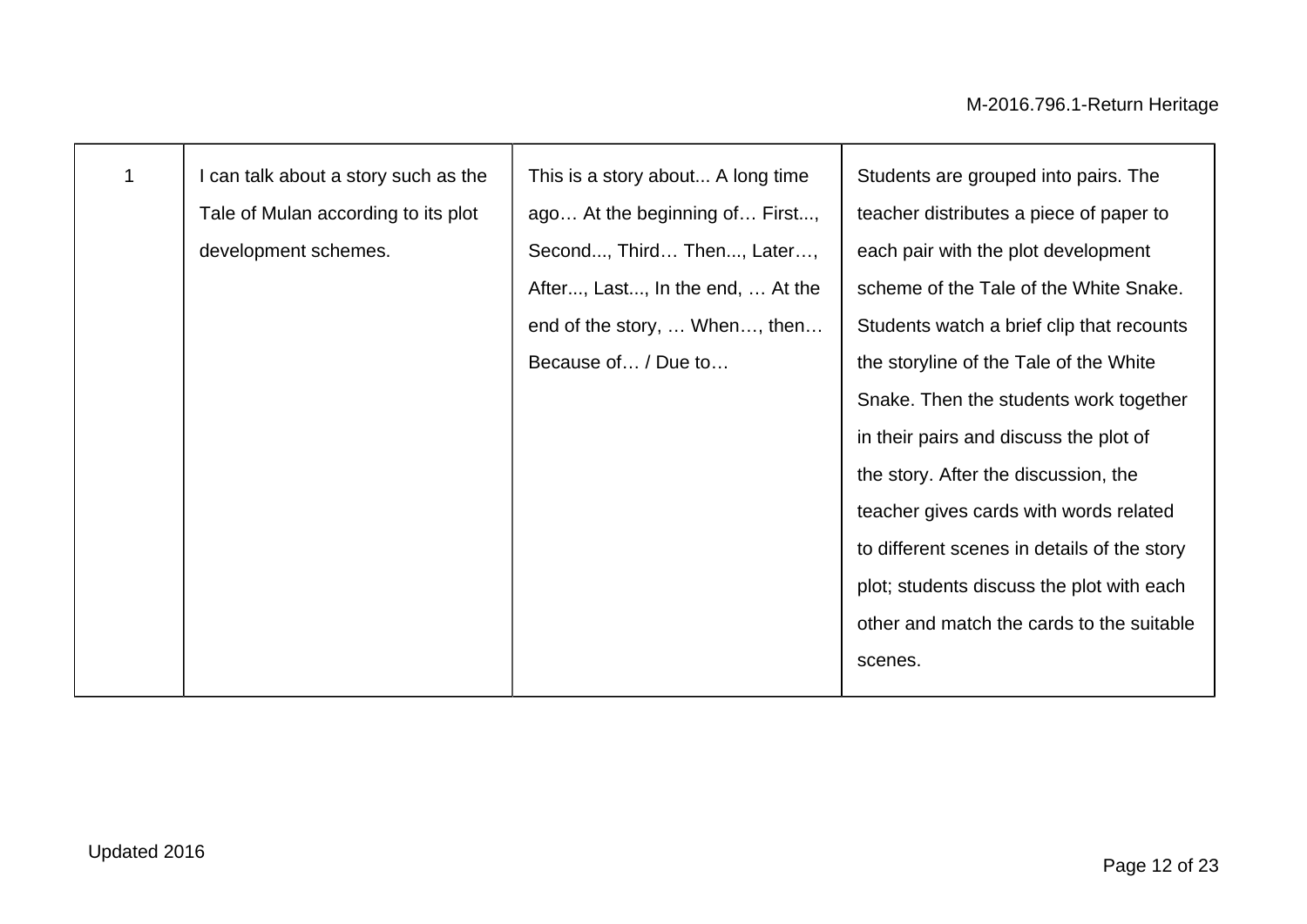| 2 | can discuss with others whether     | I believe / think that In my        | The teacher introduces different             |
|---|-------------------------------------|-------------------------------------|----------------------------------------------|
|   | the traditional Chinese plot scheme | opinion,  If, then Because          | stereotypes and genres of Chinese story      |
|   | compares to stories, novels, and    | So I find out that It is (not) true | plot schemes. After the introduction, the    |
|   | movies found in my own life.        | that                                | teacher distributes a list of well-known     |
|   |                                     |                                     | stories, novels, and movies. Students        |
|   |                                     |                                     | then try to match Chinese plot schemes       |
|   |                                     |                                     | they have learned with stories, novels,      |
|   |                                     |                                     | and movies on the list. If they find out     |
|   |                                     |                                     | that they cannot match the schemes           |
|   |                                     |                                     | with the stories, they will explain to their |
|   |                                     |                                     | partner the reasons why they cannot          |
|   |                                     |                                     | match, using words and phrases offered       |
|   |                                     |                                     | by the teacher.                              |
|   |                                     |                                     |                                              |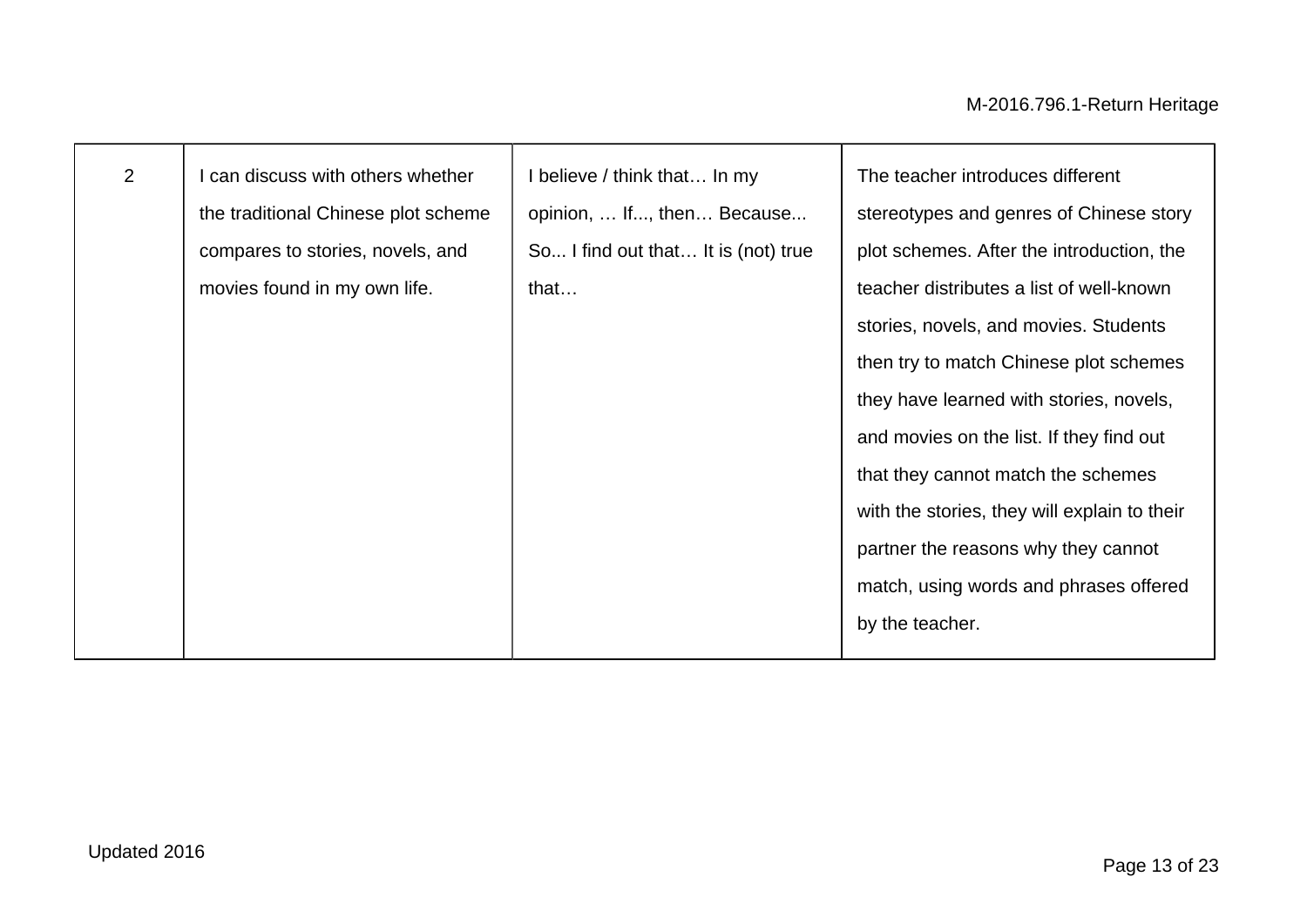| 3                        | can compare difference in the<br>meaning of courage and sacrifice in<br>the Tale of Mulan and in my life in a<br>conversation with a peer. | Words for courage and sacrifice<br>including idioms. Subjunctive<br>expressions.                                                                                                                                                                                                                                                      | Students read idiom stories and then<br>each pick one story to illustrate their<br>understanding of courage and sacrifice.<br>Students work in pair to compare the<br>stories they each choose.                                                                                                                                                                                                                                    |
|--------------------------|--------------------------------------------------------------------------------------------------------------------------------------------|---------------------------------------------------------------------------------------------------------------------------------------------------------------------------------------------------------------------------------------------------------------------------------------------------------------------------------------|------------------------------------------------------------------------------------------------------------------------------------------------------------------------------------------------------------------------------------------------------------------------------------------------------------------------------------------------------------------------------------------------------------------------------------|
| $\overline{\mathcal{A}}$ | can negotiate with others on<br>how to improve their action<br>performances.                                                               | We think / believe that According<br>our understanding, it I (dis-)agree<br>with you that because It is also<br>possible that You did it perfectly,<br>but It would be better if To<br>do something, what you should<br>do first is After something, you<br>can / should / must do It will be<br>(in)appropriate if you do something. | Each student is given a card with the<br>name of a character in the Tale of the<br>White Snake, and then performs the<br>martial arts used in Beijing Opera stage<br>performance in front of class. Other<br>classmates act as a "Committee of Stage"<br>Directors", directing the "actor" on how to<br>enhance his or her action performance.<br>The "casting directors" then comment on<br>the "actor's" performance and provide |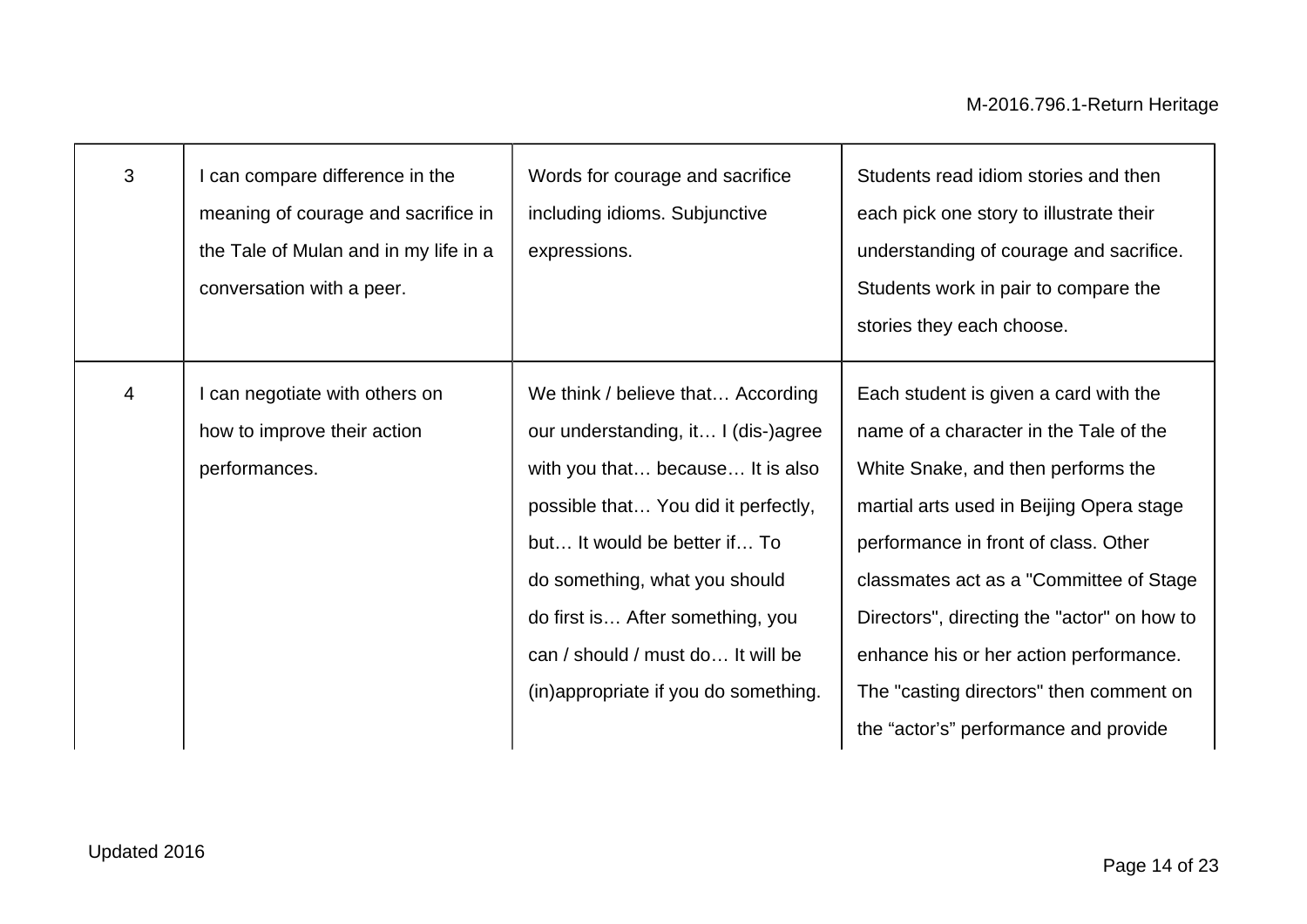## M-2016.796.1-Return Heritage

|                               |                                                                                                                                | What you need to improve is Our<br>conclusion is                                  | constructive criticism to the "actor"<br>on how to improve said performance.<br>Then the "actor" repeats the sequence<br>again, keeping in mind the "director's"<br>comments.                                                                                                                                                                                                             |
|-------------------------------|--------------------------------------------------------------------------------------------------------------------------------|-----------------------------------------------------------------------------------|-------------------------------------------------------------------------------------------------------------------------------------------------------------------------------------------------------------------------------------------------------------------------------------------------------------------------------------------------------------------------------------------|
| <b>Interpretive Listening</b> |                                                                                                                                |                                                                                   |                                                                                                                                                                                                                                                                                                                                                                                           |
| 5                             | can understand stories such<br>as the Tale of Mulan and<br>the conversations within the<br>performance in various time frames. | Expressions of past events Passive<br>voice Progressive and perfective<br>aspects | Students receive different colored cards<br>with definitions of various occasions and<br>purposes of the conversations. Then<br>they watch a video clip from two movies<br>based on the Tale of Mulan, listening<br>to the conversations within the clip in<br>various time frames and choosing the<br>right card with the correct definition.<br>Then students watch a clip from a movie |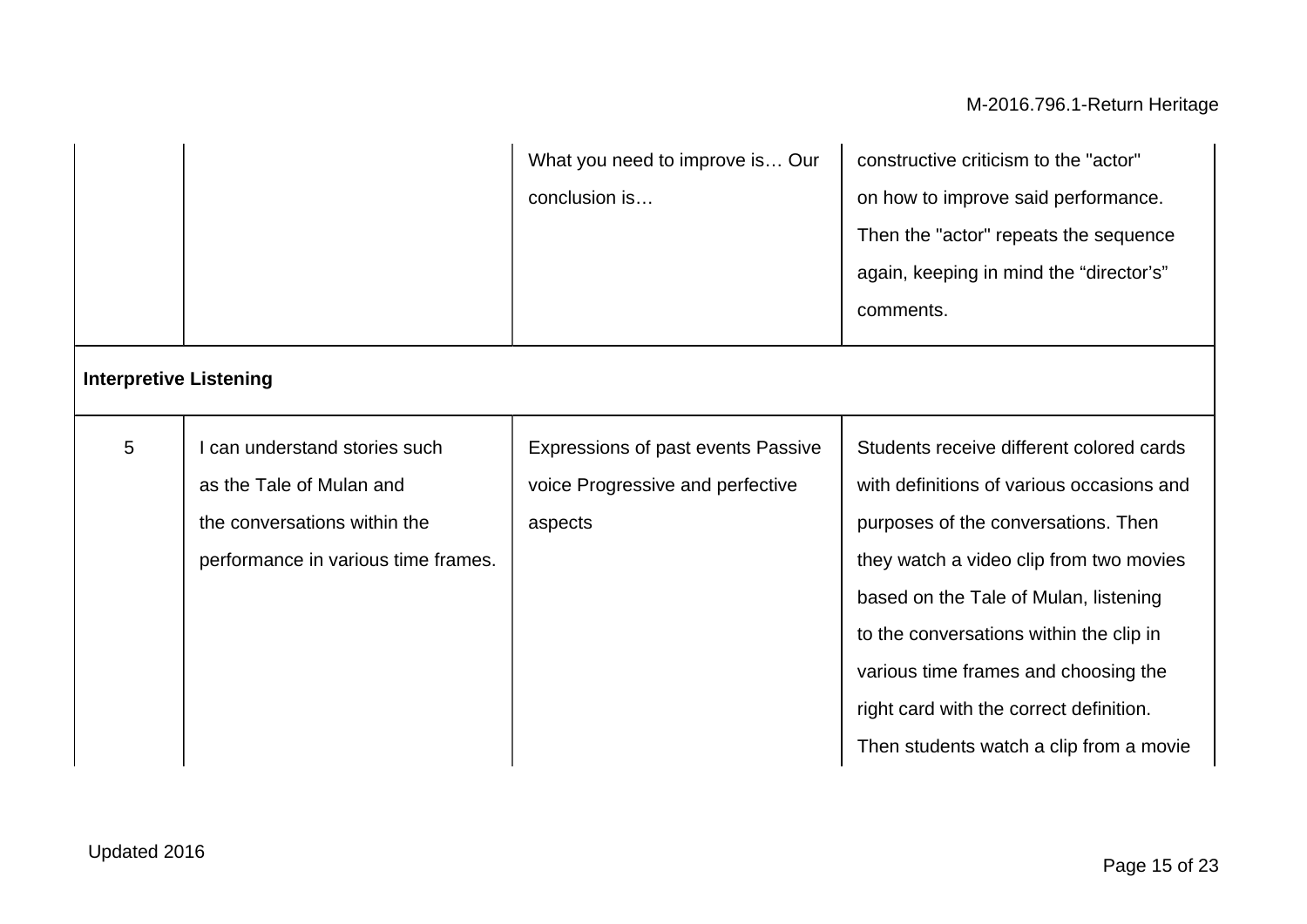6 I can understand detailed and organized instructions and comments about complex body postures and sets of body movements, including those in martial arts used in Beijing Opera stage performance.

You would be better if… If I were you, I would… You can try… I think… will help you / is useful. You could do this better if you… You should do… Don't be afraid to do it again. You did a (perfect/ excellent/great/very good/nice) job. You are better than last time. If you…, then it will be even better. If you improve..., then you will do a greater job. You have improved a lot. First…, then… after that... The last step is… Something

telling a modern love story, listen to those conversations and choose the right card with the correct definition.

Students work in pairs and listen to complex verbal instructions from the Beijing Opera teacher to do various body movements such as those in martial arts used in Beijing Opera stage performance. Then, they check to see if they are doing the same actions. After the first round, the teacher provides detailed comments with organized sentences on their performances. Then they rehearse during second round and their peers provide constructive feedback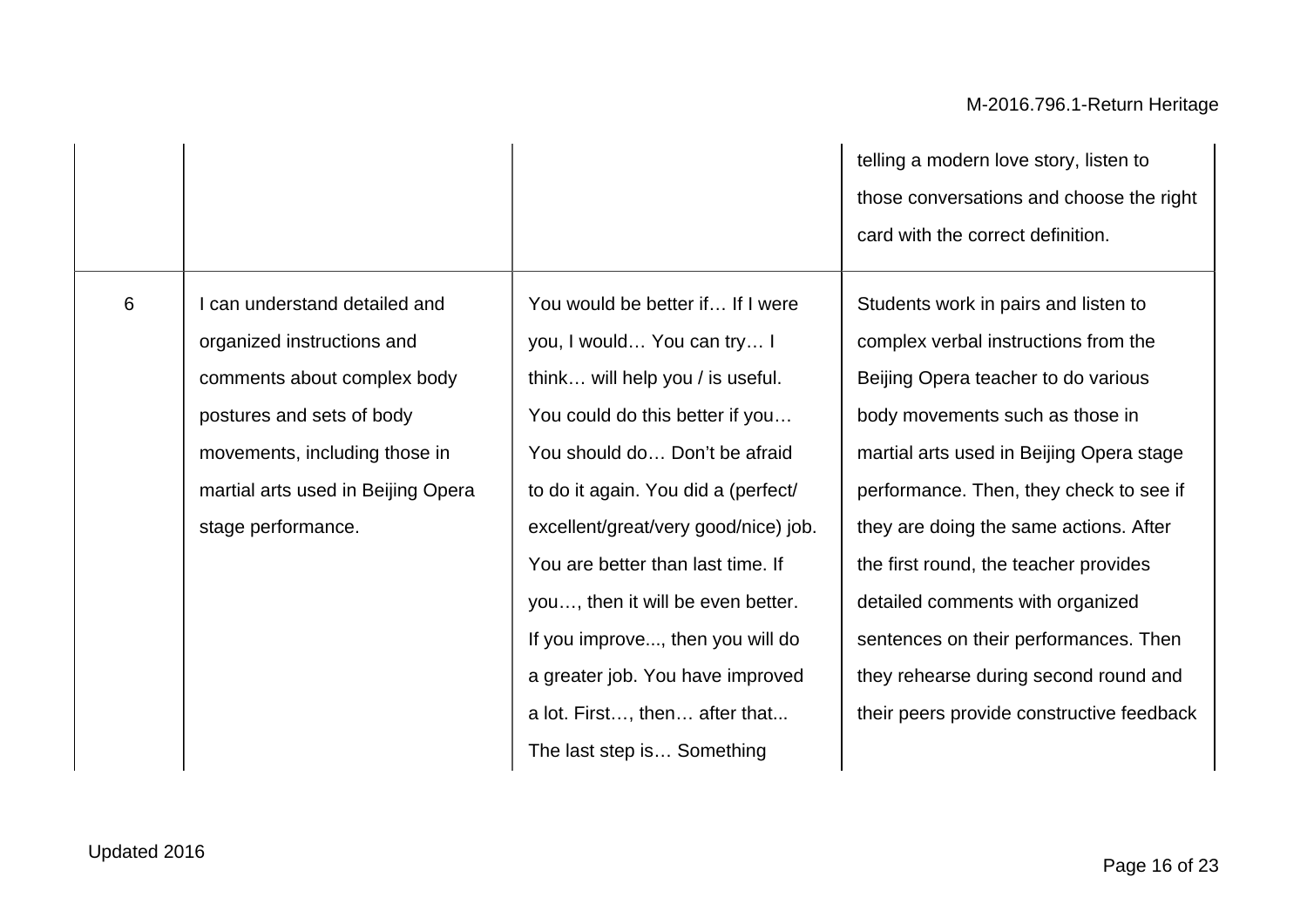|                             |                                                                                                                                                                                   | is done. If, then Don't do<br>something, otherwise Please<br>put somewhere Please (lower/<br>raise/move/) forward/backward<br>Please turn (left/right/back/around).<br>Please step (left/right/forward/<br>backward).               | in order to ensure that the student is<br>correct in his or her movements.                                                                                                                                                                                                                 |
|-----------------------------|-----------------------------------------------------------------------------------------------------------------------------------------------------------------------------------|-------------------------------------------------------------------------------------------------------------------------------------------------------------------------------------------------------------------------------------|--------------------------------------------------------------------------------------------------------------------------------------------------------------------------------------------------------------------------------------------------------------------------------------------|
| <b>Interpretive Reading</b> |                                                                                                                                                                                   |                                                                                                                                                                                                                                     |                                                                                                                                                                                                                                                                                            |
| $\overline{7}$              | I can read a short summary of a<br>traditional Chinese tale in Chinese<br>characters, such as the Tale of<br>Mulan, and understand the relations<br>between different characters. | The synopsis tells that The<br>reason why I believe / think that it<br>is the most popular one is that<br>To prove the opinion of, we can<br>see Something can support<br>the view of I like something<br>most because Because of / | Students read synopses, reviews and<br>comments of three movies, all based on<br>the Tale of Mulan on a website given<br>by the teacher. Then students watch<br>the trailers of the three movies (with<br>the name of the movie removed from<br>the trailers). Students match the trailers |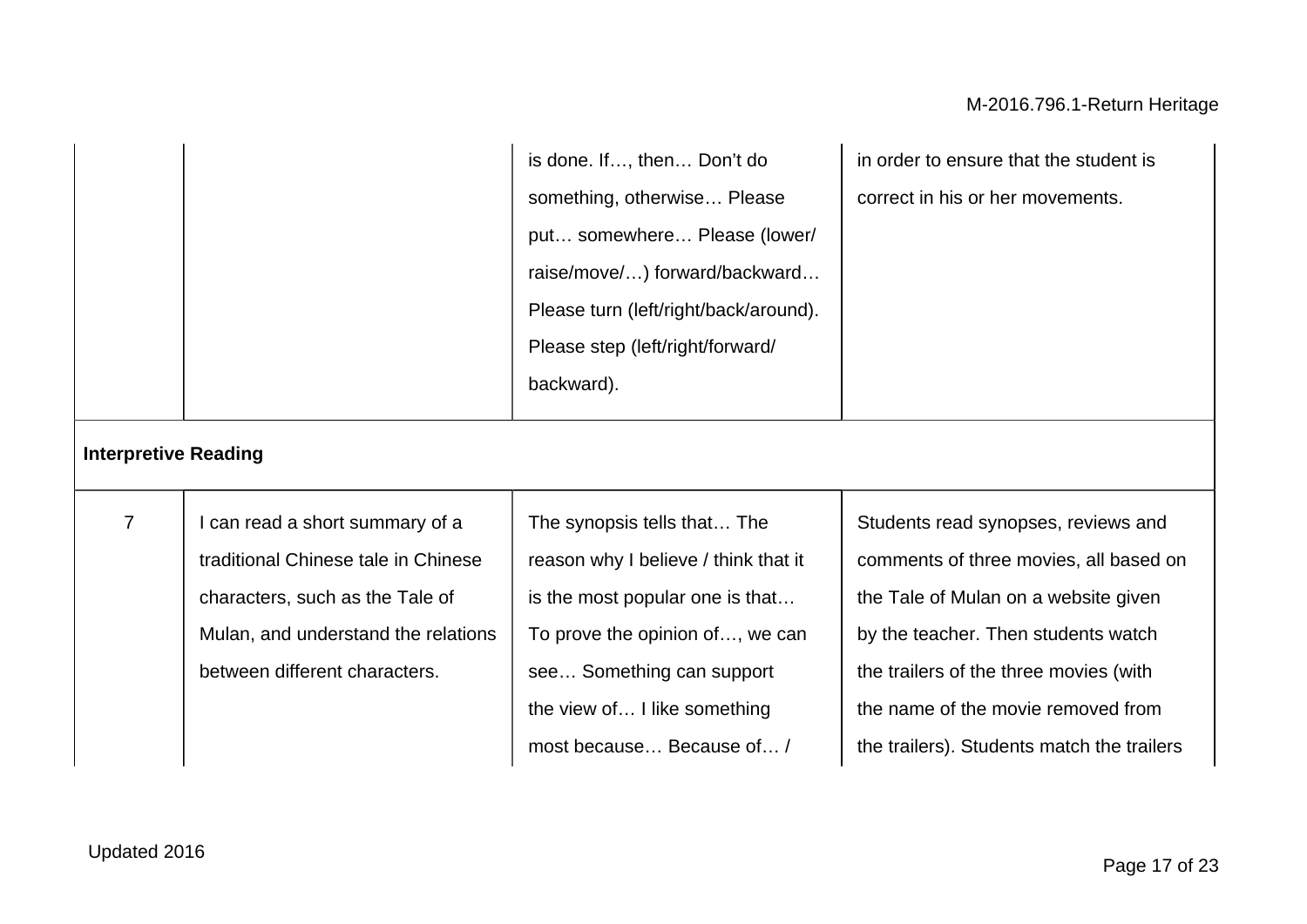|   |                                                                                                                                     | Due to I can quote from one<br>comment that The reviewer<br>thinks / believes / holds a review<br>that While there are different<br>opinions / disagreements that,<br>In summary, the conclusion is<br>Based on the reasons above, I can | with the correct synopsis, review, or<br>comment. They will take screen shots<br>from the trailers to illustrate several<br>important plot points in the synopses. |
|---|-------------------------------------------------------------------------------------------------------------------------------------|------------------------------------------------------------------------------------------------------------------------------------------------------------------------------------------------------------------------------------------|--------------------------------------------------------------------------------------------------------------------------------------------------------------------|
|   | <b>Presentational Speaking</b>                                                                                                      | conclude that                                                                                                                                                                                                                            |                                                                                                                                                                    |
| 8 | I can give a short presentation on<br>Chinese viewpoints about courage<br>and sacrifice using stories such as<br>the Tale of Mulan. | Formal expressions/chunks for<br>the opening and closing of a<br>presentation. Words for expressing                                                                                                                                      | Students each create a Camtasia<br>presentation, which includes a<br>PowerPoint presentation, accompanying<br>video of the presenter and other                     |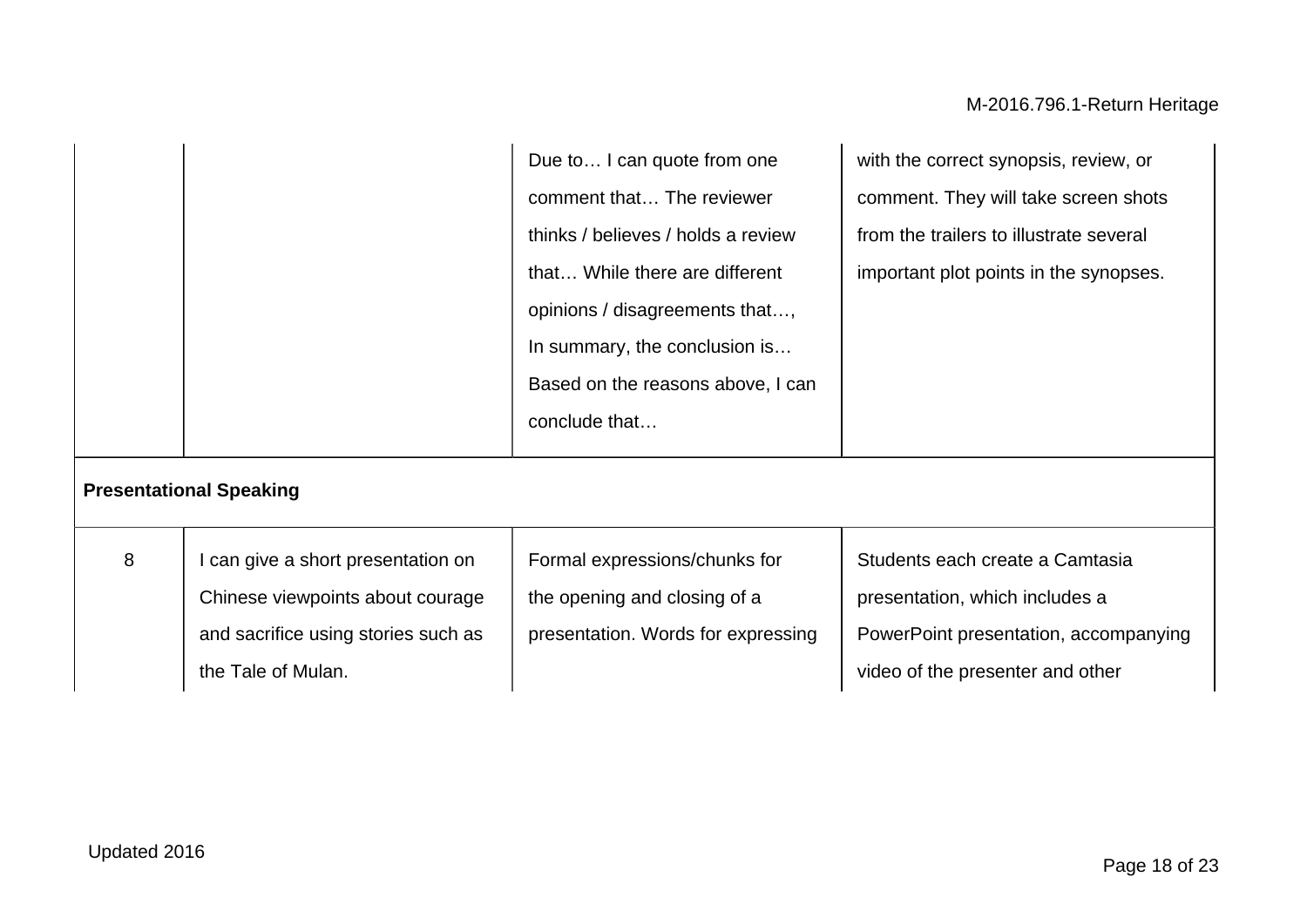|       |                                                                                                                                |                                                                                                                                                                                                                                                                                                                                                                                                                         | multimedia inserts, such as the clips from<br>movies or opera performances.                                                                                                                                                                                                                                                         |
|-------|--------------------------------------------------------------------------------------------------------------------------------|-------------------------------------------------------------------------------------------------------------------------------------------------------------------------------------------------------------------------------------------------------------------------------------------------------------------------------------------------------------------------------------------------------------------------|-------------------------------------------------------------------------------------------------------------------------------------------------------------------------------------------------------------------------------------------------------------------------------------------------------------------------------------|
| $9\,$ | can give comments to others on<br>their artistic performances in formal<br>and informal settings and justify my<br>viewpoints. | It is about a story of According<br>to, it is (good/perfect/) to A is<br>similar to B because A is different<br>than B because A is better/<br>worse than B because I think<br>that it should be Something is<br>worth a high/low rating because<br>The play/drama/movie uses to<br>represent In my opinion, it is very<br>(appropriate/important/interesting/<br>strange/unnecessary/) to use<br>to represent, because | Each student watches a controversial<br>movie, TV series or theatrical play. The<br>teacher offers a variety of websites<br>containing formal ratings from highly<br>respected experts and informal audience<br>ratings. The students give a presentation<br>comparing the formal and informal<br>ratings of artistic performances. |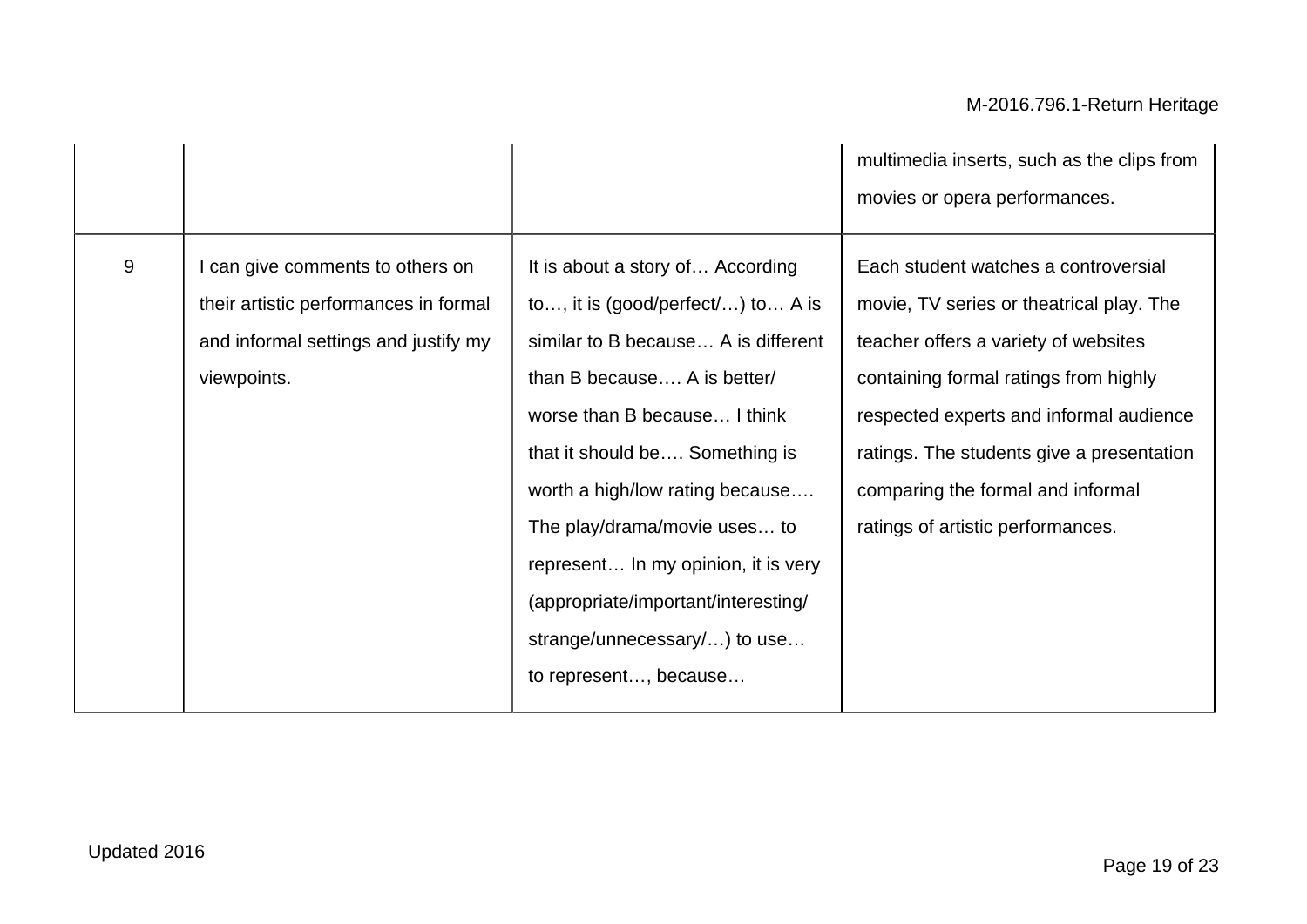┬

| 10 | can create a video advertisement  | What I want to show you now     | Students watch samples of media           |
|----|-----------------------------------|---------------------------------|-------------------------------------------|
|    | of a show, which includes the     | are, , and What you will        | advertisements of shows, operas and       |
|    | synopsis, introduction of leading | see are, , and My opinion       | movie trailers, identifying important     |
|    | actors/actresses, and artistic    | about something is What they    | elements and helpful words or phrases.    |
|    | highlights of the show.           | are doing/performing is The     | Then they collaborate with other          |
|    |                                   | performance tells a story about | members of a group to design a playbill   |
|    |                                   | The main characters are, ,      | for the final show based on what they     |
|    |                                   | and And they are performed      | have learned from the language class      |
|    |                                   | by, , and It will be wonderful  | and the Beijing Opera performance         |
|    |                                   | to see                          | class, and create a video advertisement   |
|    |                                   |                                 | of the show for the local Chinese         |
|    |                                   |                                 | community. During the production          |
|    |                                   |                                 | process of the video advertisement,       |
|    |                                   |                                 | students will provide captions, write and |
|    |                                   |                                 | revise narrations of the synopsis, and    |
|    |                                   |                                 | record their advertisement.               |
|    |                                   |                                 |                                           |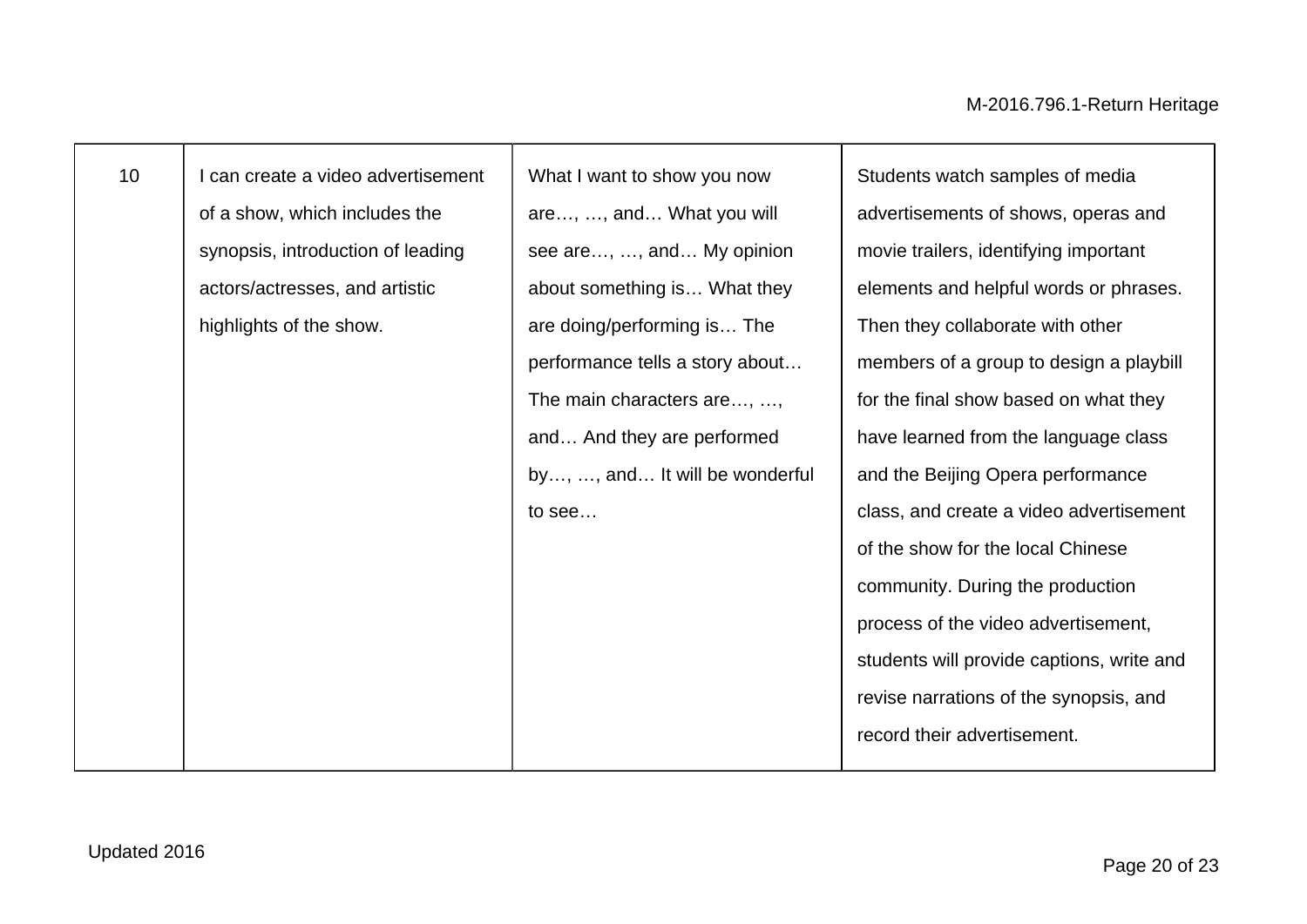| <b>Presentational Writing</b> |                                                                                                                                     |                                                                                                                                                                         |                                                                                                                                                                                                                                                                                                         |  |  |
|-------------------------------|-------------------------------------------------------------------------------------------------------------------------------------|-------------------------------------------------------------------------------------------------------------------------------------------------------------------------|---------------------------------------------------------------------------------------------------------------------------------------------------------------------------------------------------------------------------------------------------------------------------------------------------------|--|--|
| 11                            | can write in Chinese characters<br>the content for a multimedia<br>presentation about the meaning of<br>braveness and sacrifice.    | Formal expressions/chunks for<br>the opening and closing of a<br>presentation. Words for expressing                                                                     | Students each create a Camtasia<br>presentation, which includes a<br>PowerPoint presentation, accompanying<br>video of the presenter and other<br>multimedia inserts, such as the clips from<br>movies or opera performances. Students<br>go through peer revision and revision<br>with the instructor. |  |  |
| 12 <sup>2</sup>               | can write simple summary<br>paragraphs in Chinese characters<br>about a storyline such as the Tale<br>of Mulan with explanations of | Narrations and descriptions in the<br>past using past tense, progressive<br>and perfective aspects This is a<br>story about At the beginning<br>of First, Second, Third | Using different tenses and descriptive<br>words, students write simple summary<br>paragraphs of the Tale of Mulan and post<br>them on the "friend circle" of WeChat<br>in order to show the plot synopsis                                                                                               |  |  |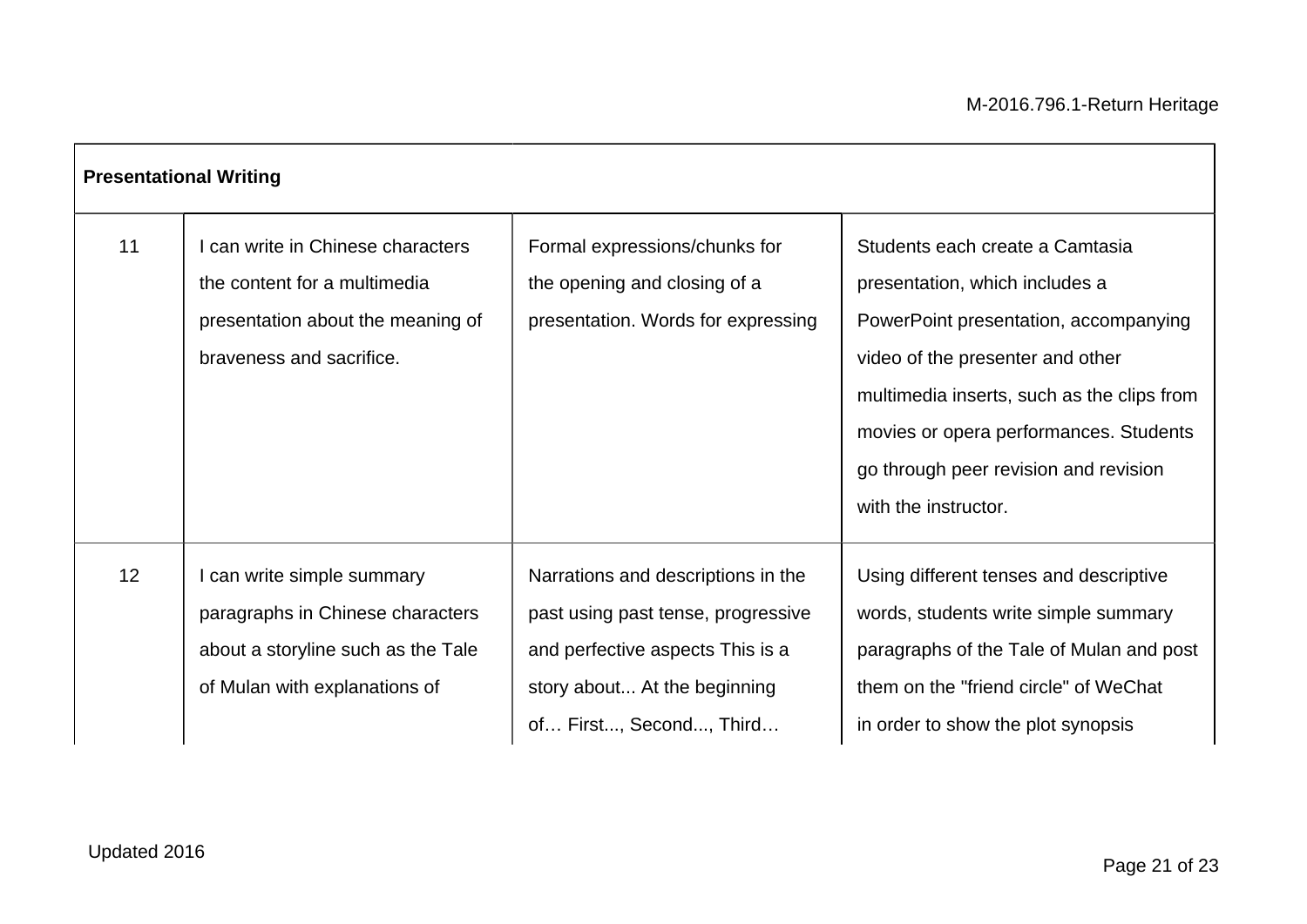| important plot points, using different | Then, After, Later, Finally           | to the local Chinese community and      |
|----------------------------------------|---------------------------------------|-----------------------------------------|
| tenses and descriptive words.          | In the end,  At the end of the        | international Chinese students. They    |
|                                        | story,  When, then Because            | also write captions for the pictures of |
|                                        | of / Due to  It is (necessary/        | important plot points of the tale in a  |
|                                        | important/significant) to (the        | magazine containing images from the     |
|                                        | storyline/the evolution of the story/ | story.                                  |
|                                        | the characters) because The           |                                         |
|                                        | picture shows that somebody           |                                         |
|                                        | is doing something / performing       |                                         |
|                                        | something. Somebody is doing          |                                         |
|                                        | something because                     |                                         |
|                                        |                                       |                                         |

**Materials & Other Resources**